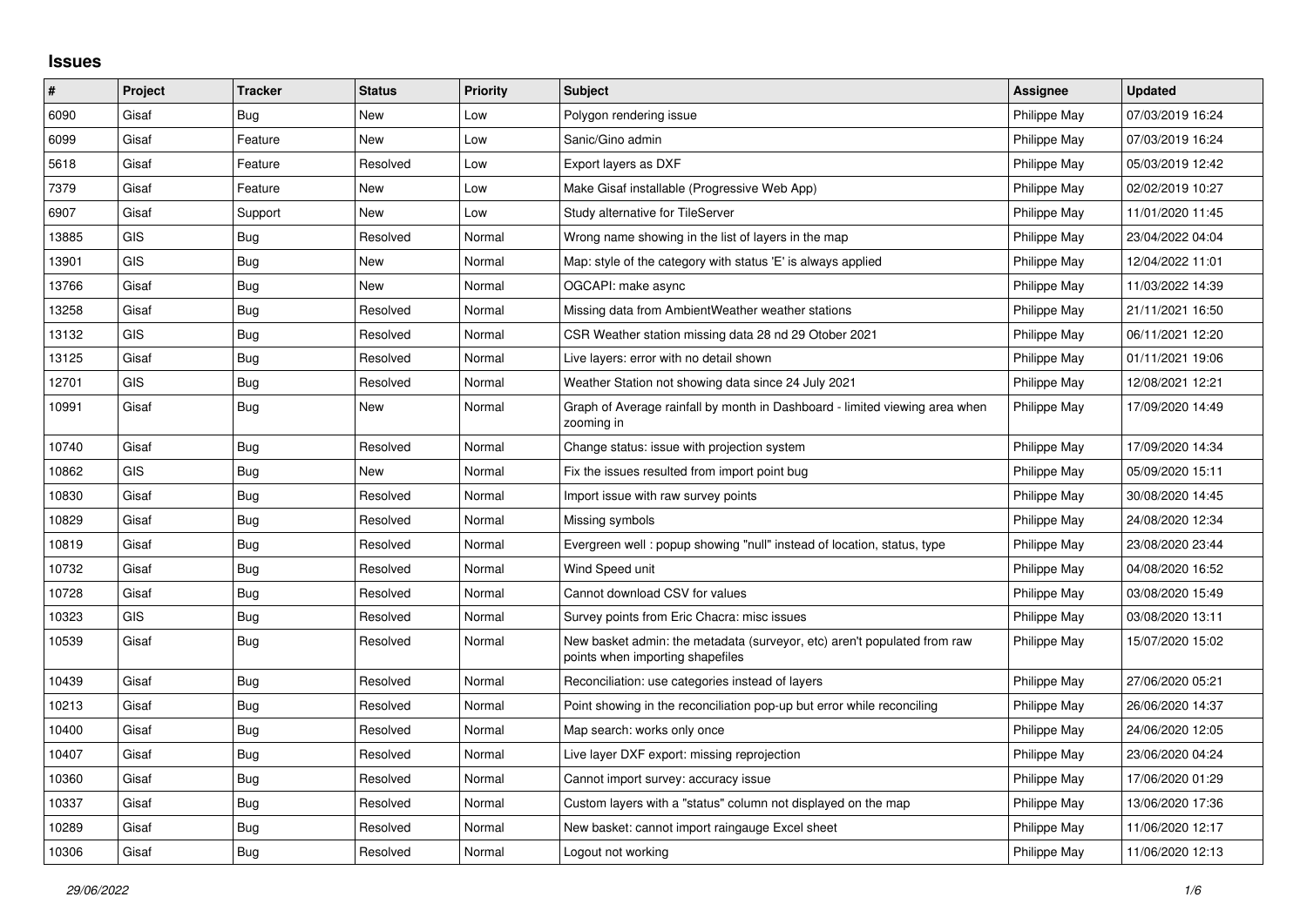| #     | Project                             | <b>Tracker</b> | <b>Status</b> | Priority | <b>Subject</b>                                                                                        | <b>Assignee</b> | <b>Updated</b>   |
|-------|-------------------------------------|----------------|---------------|----------|-------------------------------------------------------------------------------------------------------|-----------------|------------------|
| 10149 | Gisaf                               | <b>Bug</b>     | Resolved      | Normal   | Import basket: fix authorization auto import                                                          | Philippe May    | 09/06/2020 23:09 |
| 10180 | Gisaf                               | Bug            | Resolved      | Normal   | Error importing Johan's shapefile                                                                     | Philippe May    | 27/05/2020 15:34 |
| 10125 | Gisaf                               | <b>Bug</b>     | Resolved      | Normal   | Feature with Status other than existing, not showing in the map (example: future<br>building outline) | Philippe May    | 20/05/2020 04:05 |
| 10140 | Gisaf                               | Bug            | New           | Normal   | Admin: sort out manager role                                                                          | Philippe May    | 19/05/2020 19:22 |
| 10123 | Gisaf                               | <b>Bug</b>     | Resolved      | Normal   | Basket Upload: store not saved                                                                        | Philippe May    | 19/05/2020 17:36 |
| 10122 | Gisaf                               | <b>Bug</b>     | Resolved      | Normal   | Reconciliation: missing categories                                                                    | Philippe May    | 19/05/2020 02:53 |
| 9602  | Gisaf                               | Bug            | Resolved      | Normal   | Map: ability to cancel download                                                                       | Philippe May    | 20/01/2020 18:32 |
| 9603  | Gisaf                               | <b>Bug</b>     | New           | Normal   | Map: clean memory after removing layer                                                                | Philippe May    | 20/01/2020 13:05 |
| 9465  | Gisaf                               | <b>Bug</b>     | Resolved      | Normal   | Export plots to PNG missing axis labels                                                               | Philippe May    | 08/01/2020 11:35 |
| 9519  | Gisaf                               | Bug            | Resolved      | Normal   | Map info: fix icons                                                                                   | Philippe May    | 02/01/2020 13:11 |
| 9493  | Gisaf                               | <b>Bug</b>     | Resolved      | Normal   | Plotly png download resize frame                                                                      | Philippe May    | 26/12/2019 16:37 |
| 9036  | Gisaf                               | <b>Bug</b>     | Resolved      | Normal   | Fix login indicator                                                                                   | Philippe May    | 03/10/2019 15:15 |
| 7584  | Gisaf                               | <b>Bug</b>     | In Progress   | Normal   | Error with large integers (graphgl)                                                                   | Philippe May    | 20/09/2019 10:52 |
| 8756  | Gisaf                               | <b>Bug</b>     | Resolved      | Normal   | Map: handle errors when layers (eg, in base maps) don't actually exist                                | Philippe May    | 02/08/2019 16:40 |
| 8231  | Gisaf                               | Bug            | Resolved      | Normal   | Fix status in table definition of new categories                                                      | Philippe May    | 03/05/2019 17:26 |
| 6538  | Gisaf                               | <b>Bug</b>     | <b>New</b>    | Normal   | Well level: improve the form and input processing (dry checkbox)                                      | Philippe May    | 12/03/2019 11:09 |
| 5974  | Gisaf                               | Bug            | Resolved      | Normal   | Issues in uploading readings into GISAF using interface                                               | Philippe May    | 06/02/2019 09:25 |
| 7551  | GIS                                 | <b>Bug</b>     | Resolved      | Normal   | error while downloading shapefiles from gisaf                                                         | Philippe May    | 06/02/2019 09:10 |
| 7552  | GIS                                 | Bug            | Resolved      | Normal   | error in auto import of raw points to point shapefiles                                                | Philippe May    | 05/02/2019 11:13 |
| 7554  | <b>GIS</b>                          | <b>Bug</b>     | Resolved      | Normal   | Cannot auto import points for project RZ                                                              | Philippe May    | 04/02/2019 16:31 |
| 5988  | Gisaf                               | Bug            | Resolved      | Normal   | problem with the flow from origin of wastewater to the component                                      | Philippe May    | 08/06/2018 15:14 |
| 14090 | <b>GIS</b>                          | Feature        | Resolved      | Normal   | Move to SDDs after failure of one HDD in the RAID array of the domUs                                  | Philippe May    | 27/05/2022 16:28 |
| 13968 | Geomatic studio<br>models for Gisaf | Feature        | Resolved      | Normal   | Create layers and all for the LB records                                                              | Philippe May    | 28/04/2022 17:18 |
| 11762 | Gisaf                               | Feature        | Resolved      | Normal   | Switch from Mapbox to Maplibre                                                                        | Philippe May    | 20/11/2021 15:21 |
| 12646 | Geomatic studio<br>models for Gisaf | Feature        | New           | Normal   | Add and import new data from Johan for OFC                                                            | Philippe May    | 01/08/2021 19:46 |
| 12491 | Gisaf                               | Feature        | Resolved      | Normal   | Measure distances on the map                                                                          | Philippe May    | 11/07/2021 11:51 |
| 10675 | Gisaf                               | Feature        | Resolved      | Normal   | Add attribution on map                                                                                | Philippe May    | 04/07/2021 13:58 |
| 11907 | Gisaf                               | Feature        | Resolved      | Normal   | Allow specific project list for custom models                                                         | Philippe May    | 19/03/2021 16:13 |
| 11678 | Geomatic studio<br>models for Gisaf | Feature        | New           | Normal   | Add new models for AVES                                                                               | Philippe May    | 02/02/2021 12:13 |
| 11649 | Gisaf                               | Feature        | Resolved      | Normal   | Wells timeline dashboard misc. improvements                                                           | Philippe May    | 27/01/2021 15:47 |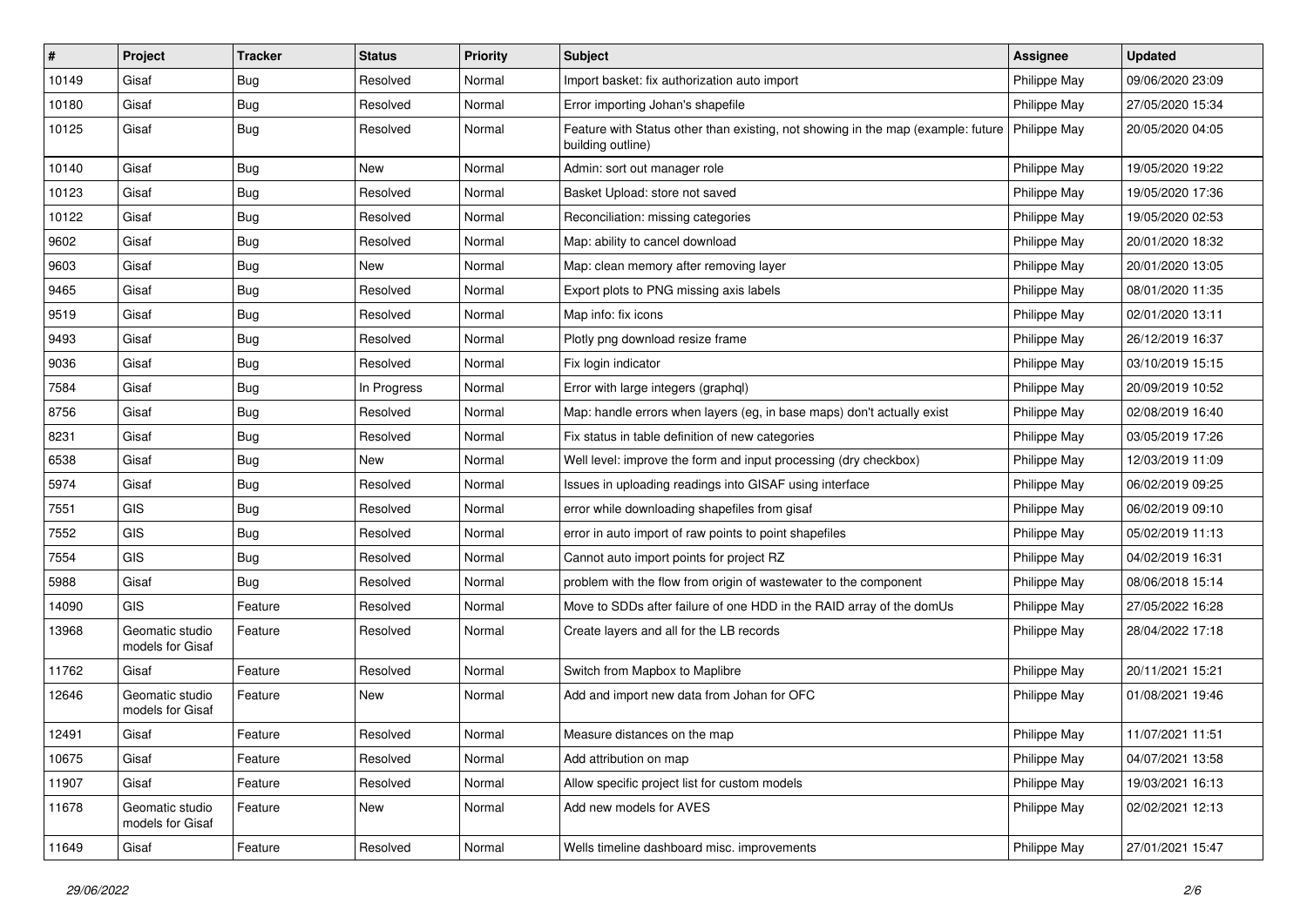| $\#$  | <b>Project</b>                      | <b>Tracker</b> | <b>Status</b> | <b>Priority</b> | <b>Subject</b>                                                                       | <b>Assignee</b> | <b>Updated</b>   |
|-------|-------------------------------------|----------------|---------------|-----------------|--------------------------------------------------------------------------------------|-----------------|------------------|
| 11577 | Gisaf                               | Feature        | Resolved      | Normal          | Dashboard: multiple sections per page                                                | Philippe May    | 27/01/2021 12:37 |
| 11486 | <b>GIS</b>                          | Feature        | <b>New</b>    | Normal          | Button Labels for wells details                                                      | Philippe May    | 21/12/2020 10:26 |
| 10569 | Gisaf                               | Feature        | Resolved      | Normal          | Well Masterfile/Repository                                                           | Philippe May    | 19/12/2020 17:10 |
| 11449 | Gisaf                               | Feature        | Resolved      | Normal          | Strip extra characters when importing survey CSV files                               | Philippe May    | 10/12/2020 01:06 |
| 8721  | Gisaf                               | Feature        | New           | Normal          | Survey data basket: handle the case when more than one file in the basket per<br>day | Philippe May    | 14/10/2020 17:01 |
| 10741 | Gisaf                               | Feature        | Resolved      | Normal          | Add a way for changing status of a feature, given its original id                    | Philippe May    | 16/09/2020 17:35 |
| 10948 | Gisaf                               | Feature        | Resolved      | Normal          | Add WMS3 server capabilities (with pygeoapi)                                         | Philippe May    | 14/09/2020 16:59 |
| 9749  | Gisaf                               | Feature        | New           | Normal          | Strip extra characters in graphQL queries                                            | Philippe May    | 07/09/2020 12:48 |
| 10920 | Gisaf                               | Feature        | Resolved      | Normal          | Add option to display labels on the map                                              | Philippe May    | 07/09/2020 11:54 |
| 10182 | Gisaf                               | Feature        | Resolved      | Normal          | Function to change status of surveyed features                                       | Philippe May    | 15/07/2020 15:10 |
| 10536 | Gisaf                               | Feature        | Resolved      | Normal          | Migrate PlottableModel.Actions.download csy value to plugins                         | Philippe May    | 15/07/2020 15:07 |
| 10331 | Gisaf                               | Feature        | Resolved      | Normal          | Reconciliation: sort layer by alphabetical order                                     | Philippe May    | 12/06/2020 17:45 |
| 10152 | Gisaf                               | Feature        | Resolved      | Normal          | wells list in Measures Tab with only wells having measures                           | Philippe May    | 10/06/2020 15:05 |
| 10151 | GIS                                 | Feature        | Resolved      | Normal          | PG ADMIN installation on server                                                      | Philippe May    | 23/05/2020 12:04 |
| 10014 | Gisaf                               | Feature        | Resolved      | Normal          | Interity checks                                                                      | Philippe May    | 19/05/2020 19:23 |
| 9944  | Gisaf                               | Feature        | Resolved      | Normal          | Admin: manage categories                                                             | Philippe May    | 10/04/2020 12:06 |
| 9789  | Gisaf                               | Feature        | New           | Normal          | Login: put in a dialog                                                               | Philippe May    | 28/02/2020 04:28 |
| 9563  | Gisaf                               | Feature        | Resolved      | Normal          | Live layers: add option to link to a map feature                                     | Philippe May    | 12/01/2020 22:22 |
| 9534  | Gisaf                               | Feature        | Resolved      | Normal          | GeoJson store: systematically use geodataframes                                      | Philippe May    | 07/01/2020 16:51 |
| 9538  | Gisaf                               | Feature        | New           | Normal          | Download shapefile of raw survey points facility - TO BE REMOVED?                    | Philippe May    | 07/01/2020 14:35 |
| 9509  | Gisaf                               | Feature        | Resolved      | Normal          | Update angular-plotly to 1.5.0                                                       | Philippe May    | 04/01/2020 12:05 |
| 9517  | Gisaf                               | Feature        | Resolved      | Normal          | Tags: add location                                                                   | Philippe May    | 03/01/2020 11:54 |
| 9516  | Gisaf                               | Feature        | Resolved      | Normal          | Map: add option to grab link to the selected feature                                 | Philippe May    | 02/01/2020 15:42 |
| 9510  | Gisaf                               | Feature        | Resolved      | Normal          | Automatically resample to daily when there's too much data                           | Philippe May    | 01/01/2020 14:12 |
| 8669  | Gisaf                               | Feature        | Resolved      | Normal          | Groups of map layers                                                                 | Philippe May    | 26/07/2019 10:51 |
| 8630  | Gisaf                               | Feature        | Resolved      | Normal          | Map: add option for filter with status                                               | Philippe May    | 10/07/2019 16:49 |
| 7709  | Geomatic studio<br>models for Gisaf | Feature        | Resolved      | Normal          | Waste water treatment plant improvements                                             | Philippe May    | 19/03/2019 23:58 |
| 3472  | Gisaf                               | Feature        | Resolved      | Normal          | Weather station graphs: choice of parameters                                         | Philippe May    | 10/03/2019 14:52 |
| 7527  | Gisaf                               | Feature        | Resolved      | Normal          | Give an option to resample data for graphs (eg. rain gauge)                          | Philippe May    | 07/03/2019 16:24 |
| 7696  | Geomatic studio<br>models for Gisaf | Feature        | Resolved      | Normal          | HT Cables shapefile from Johan                                                       | Philippe May    | 25/02/2019 18:54 |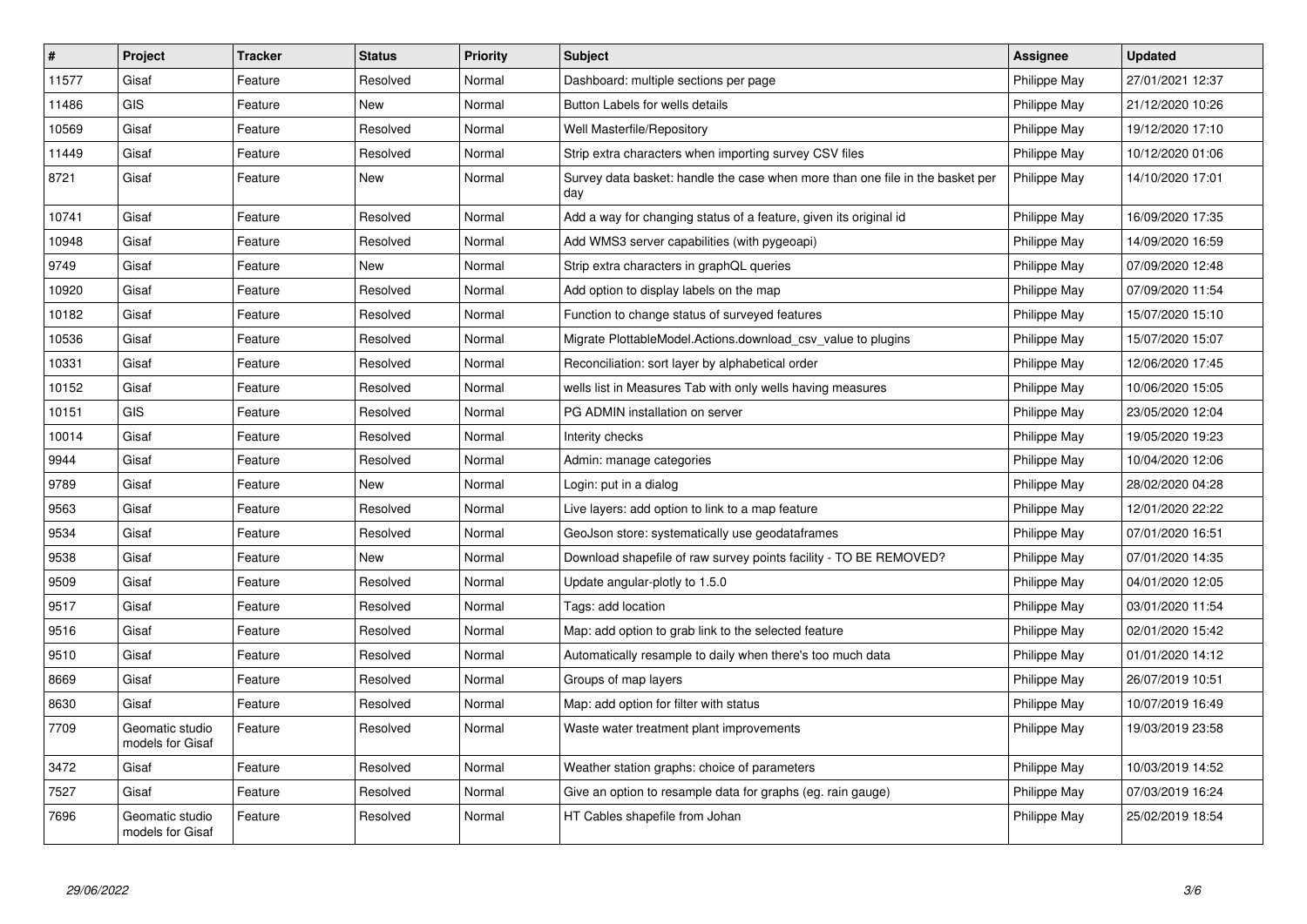| $\sharp$ | Project                             | <b>Tracker</b> | <b>Status</b> | <b>Priority</b> | <b>Subject</b>                                                  | <b>Assignee</b> | <b>Updated</b>   |
|----------|-------------------------------------|----------------|---------------|-----------------|-----------------------------------------------------------------|-----------------|------------------|
| 7725     | Geomatic studio<br>models for Gisaf | Feature        | Resolved      | Normal          | Add a button for generating reports                             | Philippe May    | 25/02/2019 13:08 |
| 7710     | Geomatic studio<br>models for Gisaf | Feature        | Resolved      | Normal          | Add fields to the individual components                         | Philippe May    | 25/02/2019 13:07 |
| 7711     | Geomatic studio<br>models for Gisaf | Feature        | Resolved      | Normal          | Add fields to component types                                   | Philippe May    | 25/02/2019 13:06 |
| 7763     | GIS                                 | Feature        | Feedback      | Normal          | Infrastructure: migrate old-admin to the same server than gisaf | Philippe May    | 25/02/2019 11:11 |
| 5033     | Gisaf                               | Feature        | Resolved      | Normal          | Add an option to display a base line in the bar charts          | Philippe May    | 04/01/2018 01:09 |
| 13982    | GIS                                 | Support        | Resolved      | Normal          | Update server's storage                                         | Philippe May    | 06/05/2022 14:38 |
| 13952    | Gisaf                               | Support        | Resolved      | Normal          | Gisaf isn't Connecting                                          | Philippe May    | 25/04/2022 11:27 |
| 13763    | <b>GIS</b>                          | Support        | Resolved      | Normal          | Gisaf not responding                                            | Philippe May    | 11/03/2022 13:03 |
| 13681    | Gisaf                               | Support        | Resolved      | Normal          | Gisaf isn't Connecting                                          | Philippe May    | 19/02/2022 11:01 |
| 13235    | GIS                                 | Support        | Resolved      | Normal          | Server hardware failure (sdc hard drive)                        | Philippe May    | 19/11/2021 17:59 |
| 13203    | <b>GIS</b>                          | Support        | In Progress   | Normal          | Redis server: fix warning relarted to memory allocation         | Philippe May    | 12/11/2021 13:03 |
| 13202    | Gisaf                               | Support        | Resolved      | Normal          | Gisaf is showing error                                          | Philippe May    | 12/11/2021 12:59 |
| 12895    | <b>GIS</b>                          | Support        | Resolved      | Normal          | Migrate backups to Bung                                         | Philippe May    | 12/11/2021 00:36 |
| 9463     | <b>GIS</b>                          | Support        | Resolved      | Normal          | Setup a weather station in Kalpana                              | Philippe May    | 02/11/2021 15:08 |
| 10291    | <b>GIS</b>                          | Support        | In Progress   | Normal          | Vacuum DB at reboot                                             | Philippe May    | 29/10/2021 11:44 |
| 13090    | Gisaf                               | Support        | Resolved      | Normal          | Importing error in new admin                                    | Philippe May    | 28/10/2021 11:00 |
| 12867    | GIS                                 | Support        | In Progress   | Normal          | Upgrade server (all virtual machines) to Debian bullseye        | Philippe May    | 25/10/2021 17:34 |
| 13068    | <b>GIS</b>                          | Support        | Resolved      | Normal          | Migrate gisaf VM to bullseye                                    | Philippe May    | 25/10/2021 17:28 |
| 12688    | Gisaf                               | Support        | Resolved      | Normal          | Layers are not visible                                          | Philippe May    | 10/08/2021 10:03 |
| 10224    | Gisaf                               | Support        | Resolved      | Normal          | Update gs.basemaps in Jupyter notebooks                         | Philippe May    | 14/06/2021 16:15 |
| 12051    | <b>GIS</b>                          | Support        | New           | Normal          | Update pgadmin                                                  | Philippe May    | 22/04/2021 12:57 |
| 11898    | GIS                                 | Support        | New           | Normal          | Add Aurogreen Weather Station                                   | Philippe May    | 17/03/2021 12:10 |
| 11886    | Gisaf                               | Support        | Resolved      | Normal          | Pandas resample deprecation warning                             | Philippe May    | 16/03/2021 12:49 |
| 11457    | Gisaf                               | Support        | Resolved      | Normal          | Building Shed and Retaining Walls are not showing in a map      | Philippe May    | 14/12/2020 19:52 |
| 11081    | Gisaf                               | Support        | New           | Normal          | Gisaf doesn't allowed multiple reconciliation                   | Philippe May    | 01/10/2020 15:00 |
| 11071    | Gisaf                               | Support        | New           | Normal          | Reconciliation: cannot find some points                         | Philippe May    | 01/10/2020 13:03 |
| 10693    | <b>GIS</b>                          | Support        | Resolved      | Normal          | Wrong geometry type for category R54                            | Philippe May    | 30/07/2020 12:00 |
| 10364    | Gisaf                               | Support        | New           | Normal          | Reconcile the reconciliations                                   | Philippe May    | 17/06/2020 17:27 |
| 10214    | Gisaf                               | Support        | New           | Normal          | Multiple Reconciliations                                        | Philippe May    | 27/05/2020 16:12 |
| 10153    | <b>GIS</b>                          | Support        | Resolved      | Normal          | Postgis access for Selvarani in QGis                            | Philippe May    | 23/05/2020 12:05 |
| 9466     | Gisaf                               | Support        | Resolved      | Normal          | Rename "altitude" to "elevation"                                | Philippe May    | 08/01/2020 11:27 |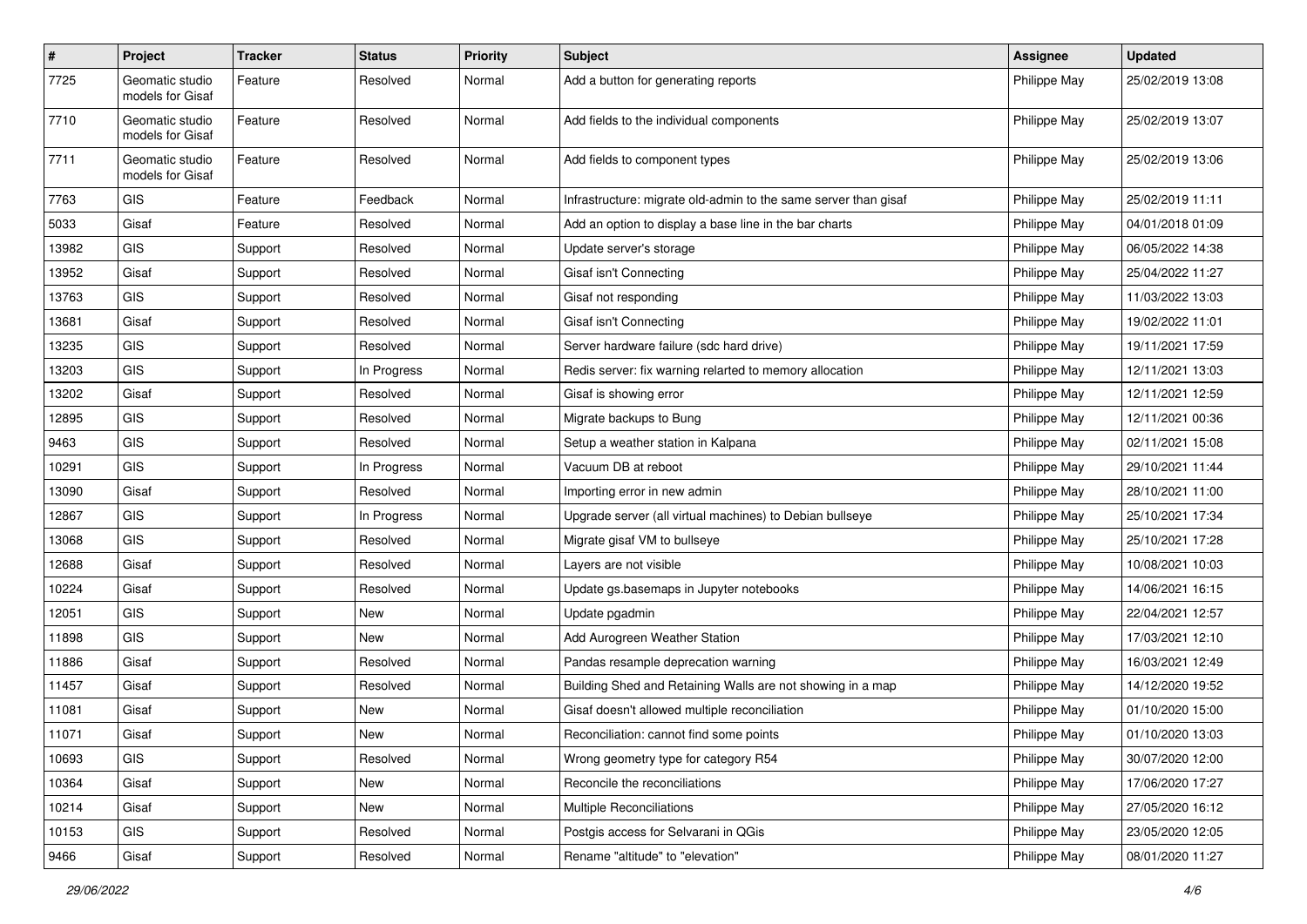| $\vert$ # | Project                             | <b>Tracker</b> | <b>Status</b> | <b>Priority</b> | Subject                                                                          | <b>Assignee</b> | <b>Updated</b>   |
|-----------|-------------------------------------|----------------|---------------|-----------------|----------------------------------------------------------------------------------|-----------------|------------------|
| 9483      | Gisaf                               | Support        | New           | Normal          | Performance: writing gpkg is slower than shapefiles                              | Philippe May    | 08/01/2020 11:15 |
| 9292      | <b>GIS</b>                          | Support        | Resolved      | Normal          | Server upgrade to buster                                                         | Philippe May    | 13/11/2019 12:29 |
| 8504      | GIS                                 | Support        | Resolved      | Normal          | Clean data from the weather station                                              | Philippe May    | 04/07/2019 17:05 |
| 8450      | GIS                                 | Support        | Resolved      | Normal          | Unable to Load Jupyter Lab                                                       | Philippe May    | 10/06/2019 15:52 |
| 7853      | <b>GIS</b>                          | Support        | <b>New</b>    | Normal          | Install OpenDroneMap and WebODM                                                  | Philippe May    | 09/05/2019 15:57 |
| 8246      | <b>GIS</b>                          | Support        | Resolved      | Normal          | Server down?                                                                     | Philippe May    | 06/05/2019 15:45 |
| 7120      | GIS                                 | Support        | In Progress   | Normal          | High CPU usage on the server (dom0)                                              | Philippe May    | 26/02/2019 13:10 |
| 7156      | GIS                                 | Support        | Resolved      | Normal          | Make server boot again                                                           | Philippe May    | 05/02/2019 11:13 |
| 7343      | GIS                                 | Support        | Resolved      | Normal          | Add layer for locations                                                          | Philippe May    | 02/02/2019 15:25 |
| 7402      | GIS                                 | Support        | <b>New</b>    | Normal          | Integrate data from well probes                                                  | Philippe May    | 10/01/2019 11:12 |
| 7161      | GIS                                 | Support        | In Progress   | Normal          | Setup remote backup                                                              | Philippe May    | 19/12/2018 10:14 |
| 6954      | GIS                                 | Support        | Resolved      | Normal          | Create a VM for DB                                                               | Philippe May    | 10/11/2018 16:02 |
| 6990      | GIS                                 | Support        | Resolved      | Normal          | Create a VM for Notebooks                                                        | Philippe May    | 10/11/2018 15:57 |
| 6494      | GIS                                 | Support        | Resolved      | Normal          | Add CC copyright on data                                                         | Philippe May    | 31/08/2018 21:19 |
| 11506     | <b>GIS</b>                          | Documentation  | <b>New</b>    | Normal          | Article on wells levels graphs                                                   | Philippe May    | 21/12/2020 16:41 |
| 9552      | Gisaf                               | Documentation  | Resolved      | Normal          | Weekly resampling - Starts on mondays                                            | Philippe May    | 25/07/2020 17:12 |
| 7813      | Gisaf                               | Documentation  | Resolved      | Normal          | Including credits for ESRI basemap (Sat, Highways, Labels)                       | Philippe May    | 05/03/2019 12:39 |
| 8096      | Geomatic studio<br>models for Gisaf | Task           | Resolved      | Normal          | Creating a Gkpg/shp for elevation points in Basins with category as an attribute | Philippe May    | 24/05/2019 16:57 |
| 7935      | Geomatic studio<br>models for Gisaf | Task           | Resolved      | Normal          | Template components in order                                                     | Philippe May    | 20/03/2019 15:18 |
| 7936      | Geomatic studio<br>models for Gisaf | Task           | Resolved      | Normal          | Add the wastewater type to the origin                                            | Philippe May    | 19/03/2019 23:56 |
| 6069      | Gisaf                               | Task           | Resolved      | Normal          | wwtp output and flow component - output                                          | Philippe May    | 22/06/2018 15:15 |
| 13985     | Gisaf                               | <b>Bug</b>     | New           | High            | Gisaf is hanged                                                                  | Philippe May    | 29/04/2022 22:15 |
| 7957      | <b>GIS</b>                          | Bug            | Feedback      | High            | Export polygon shapefiles do not show "holes"                                    | Philippe May    | 04/04/2019 16:14 |
| 12075     | <b>GIS</b>                          | Feature        | Resolved      | High            | CSR Weather Station not showing since 22 of april 2021                           | Philippe May    | 29/04/2021 15:34 |
| 9220      | GIS                                 | Feature        | Resolved      | High            | Setting the daily resampling of weather data starting from 8.30 am               | Philippe May    | 08/01/2020 17:57 |
| 13991     | $\ensuremath{\mathsf{GIS}}$         | Support        | In Progress   | High            | Gisaf is again hung                                                              | Philippe May    | 30/04/2022 14:01 |
| 3410      | GIS                                 | Support        | Resolved      | High            | Map website to http://water.auroville.org.in                                     | Philippe May    | 27/12/2016 22:41 |
| 5978      | GIS                                 | Task           | Resolved      | High            | Registration for Bangalore Open Street Map conference                            | Philippe May    | 11/06/2018 11:56 |
| 3368      | GIS                                 | Bug            | Resolved      | Urgent          | Cannot upload data                                                               | Philippe May    | 21/12/2016 12:10 |
| 14072     | GIS                                 | Support        | Resolved      | Urgent          | Gisaf very slow                                                                  | Philippe May    | 19/05/2022 02:29 |
| 13883     | GIS                                 | Support        | Resolved      | Urgent          | Gisaf not responding - Possible issue with tag editing?                          | Philippe May    | 07/04/2022 19:34 |